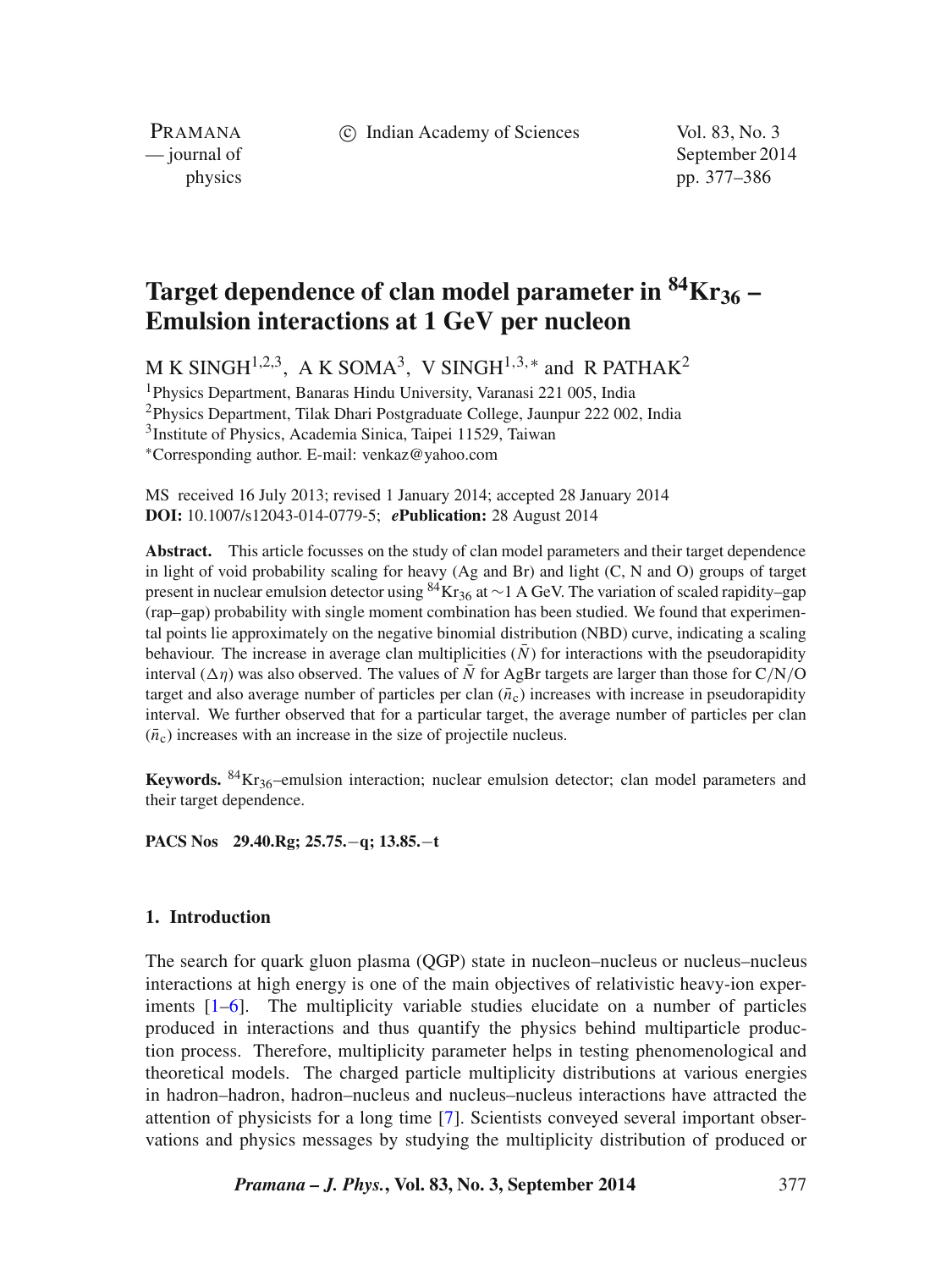emitted particles using a variety of projectile beams with a wide span of energy in recent times [\[7\]](#page-9-2).

In a cascade event, any particle produced from a primary cluster is termed as ancestor and all the particles having common ancestor form a clan [\[7\]](#page-9-2). The clans have no mutual interactions, whereas the particles emitted due to disintegration of a clan have strong correlations. In the context of the clan model, average clan multiplicity  $\bar{N}$  and the average number of particles per clan  $\bar{n}_c$  are of immense physical importance and are referred to as clan model parameters [\[7–](#page-9-2)[11\]](#page-9-3). The clan model parameter can be calculated by rapidity– gap (rap–gap) probability scaling, which is also known as void probability scaling [\[12\]](#page-9-4). The rap–gap probability is defined as the probability of events with zero particles in a specific region of phase-space  $[12-14]$  $[12-14]$ . In an earlier research, it was reported that rap–gap probability  $P_0(\Delta \eta)$  is a useful parameter to study correlations among secondary particles<br>produced in certain interactions [7–11] produced in certain interactions [\[7–](#page-9-2)[11\]](#page-9-3).

The rap–gap probability  $P_0(\Delta \eta)$  with a scaling behaviour was predicted by the hierar-<br>ical models in the central rapidity domains in high-energy nucleus–nucleus collisions chical models in the central rapidity domains in high-energy nucleus–nucleus collisions, by many authors [\[7](#page-9-2)[–12\]](#page-9-4). All the analyses provided sensitive tests for the linked-pair approximation of the higher-order cumulant correlations. However, only a few of them study the clan model parameters from void probability scaling in nucleus–nucleus interactions. In this paper, we have computed clan model parameters and studied their target dependence in light of void probability scaling in high-energy nucleus–nucleus interactions. For this study we used heavy  $(Ag/Br)$  and light  $(C/N/O)$  groups of target present in the nuclear emulsion. The projectile used for this study is <sup>84</sup>Kr<sub>36</sub> at ∼1 A GeV. In order to be certain about the void probability scaling, we have calculated the scaled rap–gap probability and shown its variation with the single moment combination for the interactions. The experimental points have been fitted separately with the negative binomial (NB) model and the minimal model. We have also compared our results with the results of [\[7](#page-9-2)[–14\]](#page-9-5).

## **2. Experimental details**

Data used in this analysis were collected with a stack of highly sensitive NIKFI BR-2 nuclear emulsion plates of  $9.8 \times 9.8 \times 0.06$  cm<sup>3</sup> dimensions, which were exposed horizontally by <sup>84</sup>Kr<sub>36</sub> ion of ~1 GeV kinetic energy per nucleon. The exposure was performed at Gesellschaft fur Schwerionenforschung (GSI) Darmstadt, Germany. Interactions were found by along-the-track scanning technique using an oil immersion objective of  $100 \times$ magnification. Two standard methods were used for scanning of the emulsion plates, one was the line scanning and other was the volume scanning. In line scanning method, beam tracks were picked up at a distance of 5 mm from the edge of the plate and were carefully followed until they either interacted with nuclear emulsion detector (NED) nuclei or escaped from any surface of emulsion. In volume scanning, emulsion plates were scanned strip by strip and event information was collected [\[6,](#page-9-1)[15,](#page-9-6)[16\]](#page-9-7).

All secondary charged particles produced in an interaction are classified in accordance with ionization or normalized grain density  $(g^*)$ , range (*L*) and velocity ( $\beta$ ) into three categories [\[16](#page-9-7)[–18\]](#page-9-8).

378 *Pramana – J. Phys.***, Vol. 83, No. 3, September 2014**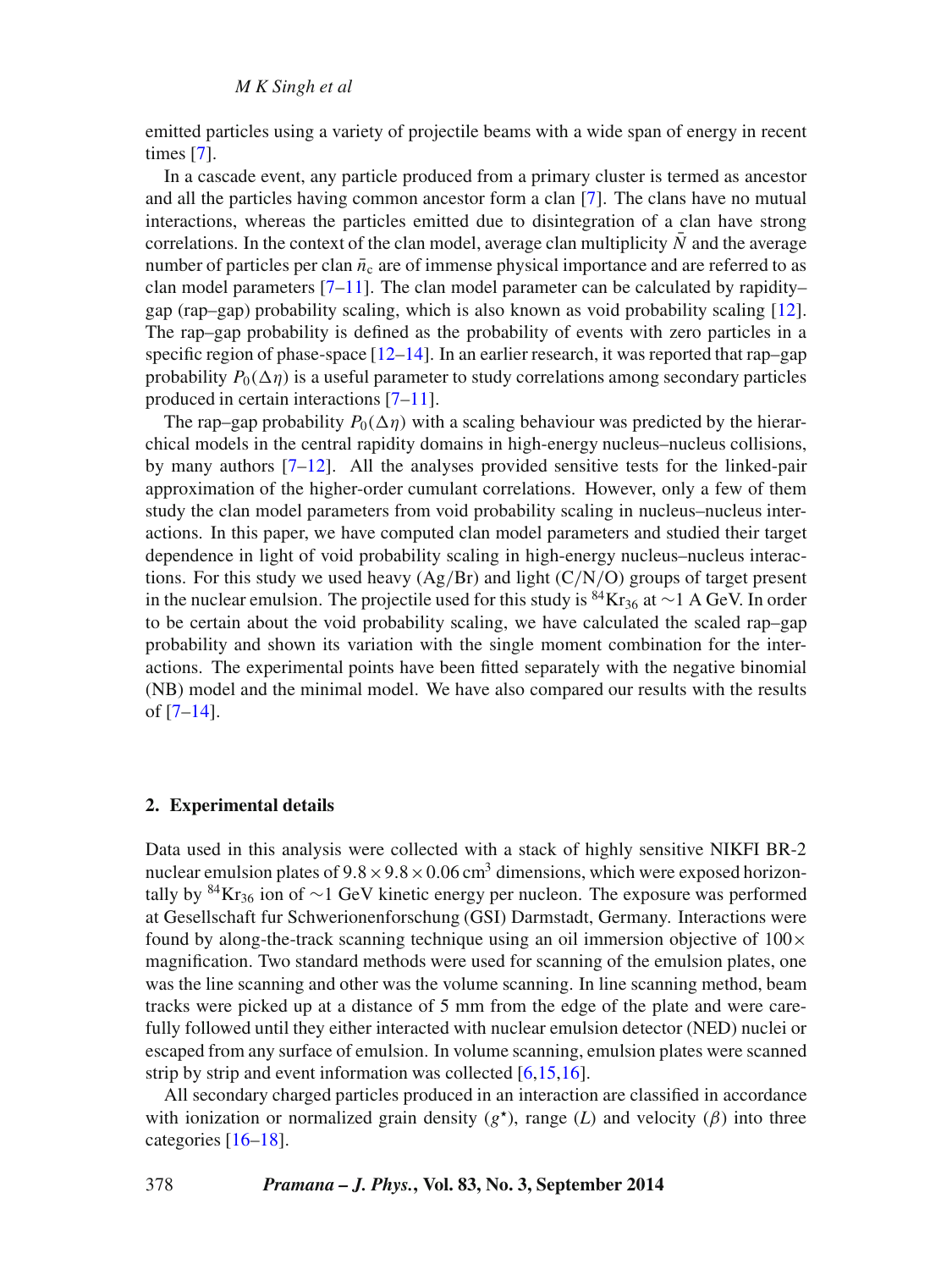## 2.1 *Shower tracks (*Ns*)*

These are freshly created charged particles with  $g^*$  < 1.4. These particles have  $\beta$  > 0.7. They are mostly fast pions with a small admixture of kaons and released protons from the projectile that have undergone an interaction. For the case of proton, kinetic energy  $(E_n)$ should be less than 400 MeV.

## 2.2 *Grey tracks*  $(N_g)$

The particles with range  $L > 3$  mm and  $1.4 < g^* < 6.0$  are defined as greys. They have β in the range of  $0.3 < β < 0.7$ . These are generally knocked-out protons (NEDs cannot detect neutral particle) of targets with kinetic energy between 30 and 400 MeV, and traces of deuterons, tritons and slow mesons.

## 2.3 *Black tracks*  $(N<sub>b</sub>)$

These particles have  $L < 3$  mm from interaction vertex and  $g^* > 6.0$ . This corresponds to  $\beta$  < 0.3 and protons of kinetic energy less than 30 MeV. Most of these are produced due to the evaporation of residual target nucleus. The number of heavily (h) ionizing charged particles  $(N_h)$  that are part of the target nucleus is equal to the sum of black and grey fragments  $(N_h = N_b + N_g)$ .

NEDs is a composite target detector and it is composed of mainly H, C, N, O, Ag and Br nuclei. The incident projectile will interact with any one of the targets. These emulsion targets are generally classified into three major classes, which are a combination of Ag/Br nuclei having averaged  $A_T = 94$  for heavy; C/N/O nuclei having averaged  $A_T = 14$  for medium and the free hydrogen nucleus having  $A_T = 1$  for light targets [\[6,](#page-9-1)[16\]](#page-9-7). The number of heavily ionizing charged particles depends upon the target breakup. The target separation was achieved by applying restrictions on the number of heavily ionizing charge particles and on residual range of black particles emitted in each event [\[6](#page-9-1)[,16\]](#page-9-7).

## 2.4 *AgBr target e*v*ents*

 $N_h$  value should be equal to or more than 8 and at least one track with  $R < 10 \mu m$  is present in an event.

#### 2.5 *CNO target e*v*ents*

 $N_h$  value should be in between 2 and 8 and no tracks with  $R < 10 \mu m$  are present in an event. This class always contains very clean interactions of C/N/O target.

#### 2.6 *H target e*v*ents*

 $N<sub>h</sub>$  value should not be greater than one and no tracks with  $R < 10 \mu m$  are present in an event. This class includes not only all  ${}^{84}\text{Kr}+H$  interactions but also some of the peripheral interactions with  $C/N/O$  and the very peripheral interactions with  $Ag/Br$ targets.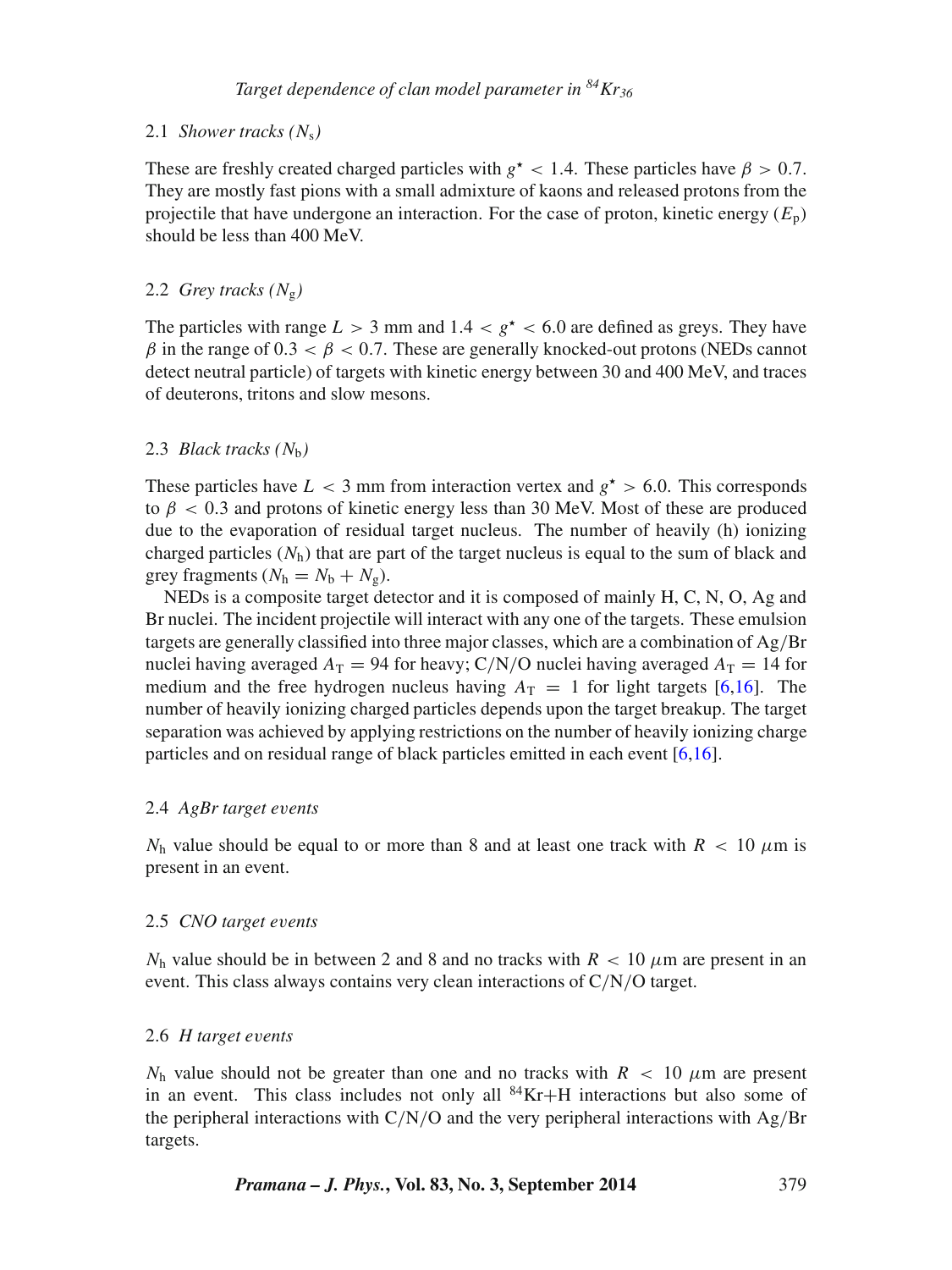## **3. The model**

The probability of producing or detecting *n* number of particles in a pseudorapidity interval  $\Delta \eta$  is  $P_n(\Delta \eta)$ . The probability generating function  $Q(\lambda)$  for  $P_n(\Delta \eta)$  can be defined as [19] as [\[19\]](#page-9-9)

<span id="page-3-0"></span>
$$
Q(\lambda) = \sum_{n=0}^{\infty} (1 - \lambda)^n P_n(\Delta \eta), \qquad (1)
$$

where  $\lambda$  is a real variable and is restricted to a suitable convergence domain.  $O(\lambda)$  can be written in terms of the reduced factorial cumulant  $K_{\bar{N}}$  as

$$
Q(\lambda) = \exp\left(\sum_{N=1}^{\infty} \frac{(-\lambda \bar{n})^{\bar{N}}}{N!} \bar{K}_{\bar{N}}\right),\tag{2}
$$

where  $\bar{n}$  is the average number of particles in the  $\Delta \eta$  region. Inverting eq. [\(1\)](#page-3-0) we have

<span id="page-3-1"></span>
$$
P_n(\Delta \eta) = \frac{(-1)^n}{n!} \left( \frac{\delta^n Q(\lambda)}{\delta \lambda^n} \right)_{\lambda=1}.
$$
 (3)

In order to find the probability of producing zero particles in an interval  $\Delta \eta$ , we have to substitute  $n = 0$  in eq. (3): substitute  $n = 0$  in eq [\(3\)](#page-3-1):

<span id="page-3-2"></span>
$$
P_0(\Delta \eta) = Q(\lambda)|_{\lambda=1}.\tag{4}
$$

Equation [\(4\)](#page-3-2) depicts the relation between  $P_0(\Delta \eta)$  and the generating function  $Q(\lambda)$ . This probability  $P_0(\Delta n)$  in turn may be used as the generating function for P probability,  $P_0(\Delta \eta)$ , in turn, may be used as the generating function for  $P_n$ ,

<span id="page-3-3"></span>
$$
P_n(\Delta \eta) = \frac{(-\bar{n})^n}{n!} \left(\frac{\delta}{\delta \bar{n}}\right)^n P_0(\Delta \eta). \tag{5}
$$

This equation expresses the relation between *n*-particle and zero-particle probabilities in a region  $\Delta \eta$ .<br>Fouation

Equation [\(5\)](#page-3-3) was obtained by allowing only  $\bar{n}$  to vary in  $P_0(\Delta \eta)$  and all other param-<br>ers of  $P_0(\Delta n)$  are taken to be fixed with respect to variation of  $\bar{n}$ . The gan probability eters of  $P_0(\Delta \eta)$  are taken to be fixed with respect to variation of  $\bar{n}$ . The gap probability<br>also relates probability  $P_1(\Delta n)$  with  $n \neq 0$  through various kinds of moments  $P_0(\Delta n)$ also relates probability  $P_n(\Delta \eta)$  with  $n \neq 0$  through various kinds of moments.  $P_0(\Delta \eta)$ <br>can be written as an expansion in cumulants as can be written as an expansion in cumulants as,

$$
\ln P_0(\Delta \eta) = \sum_{N=1}^{\infty} \frac{(-\bar{n})^N}{N!} \bar{K}_N.
$$
\n(6)

Applying linked-pair ansatz to normalized cumulant moment  $K_N$  [\[20\]](#page-9-10), we get

$$
\bar{K}_{\rm N} = A_{\rm N} \bar{K}_2^{\rm N-1}.\tag{7}
$$

If linking coefficients  $A_N$  are independent of collision energy and pseudorapidity interval and from confirmations of UA1 and UA5 data up to  $N = 5$  [\[20\]](#page-9-10), a quantity called the scaled rap–gap probability  $\chi$  can be constructed, such that

<span id="page-3-4"></span>
$$
\chi = \frac{-\ln P_0(\Delta \eta)}{\bar{n}}.\tag{8}
$$

380 *Pramana – J. Phys.***, Vol. 83, No. 3, September 2014**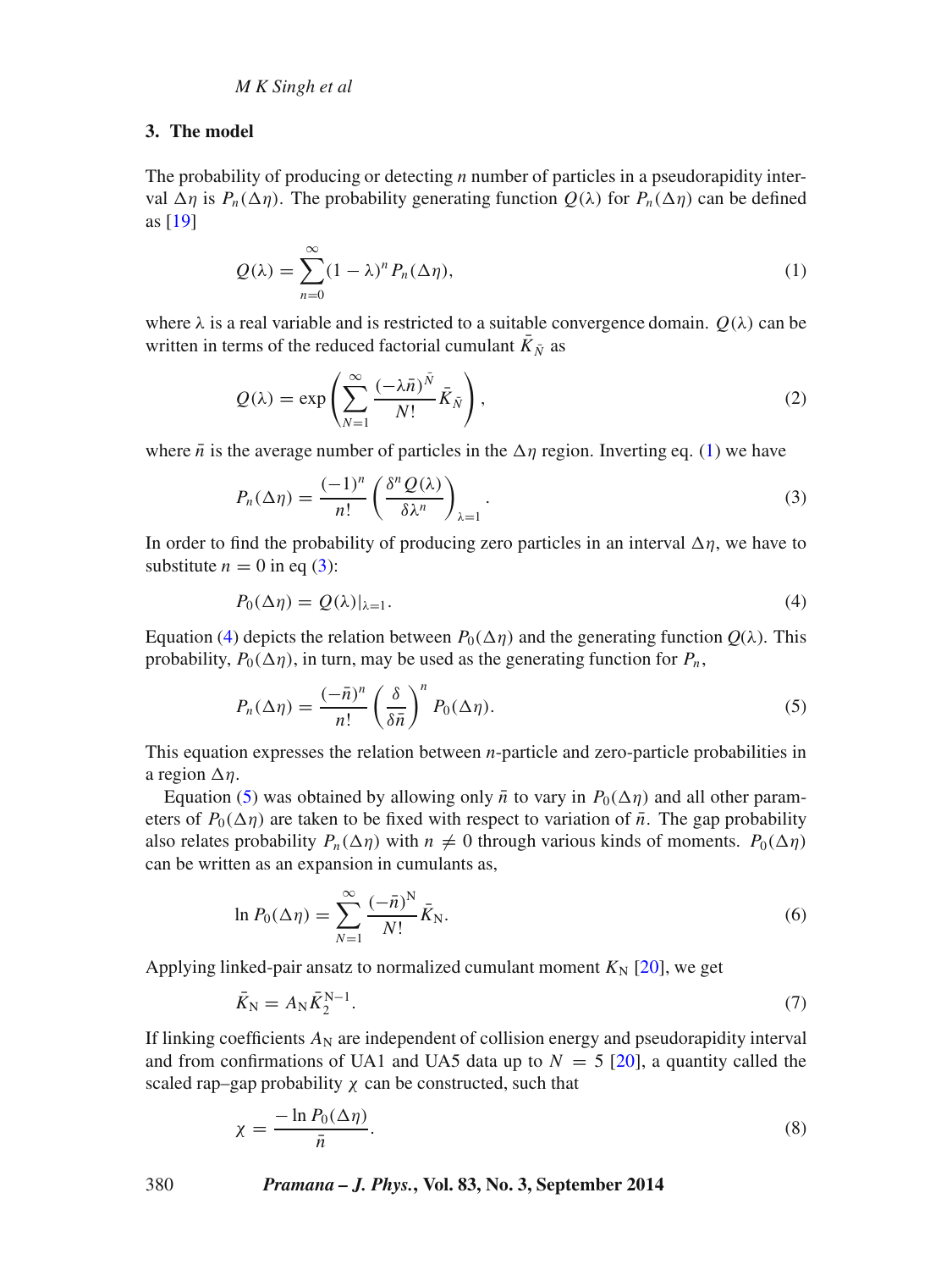Then x depends only on the product of  $\bar{n}$  and  $\bar{K}_2$ . This entitles one to write,

$$
\chi = \sum_{N=1}^{\infty} \frac{1}{N!} A_N (-\bar{n} \bar{K}_2)^{N-1} = \chi (-\bar{n} \bar{K}_2).
$$
 (9)

Equation [\(8\)](#page-3-4) shows that for any correlation among particles, the function  $\chi$  is less than unity.  $\chi$  < 1 is a direct manifestation of clustering of particles. This feature makes scaled gap probability suitable for investigating the production of charged pions and their structure in rapidity space.

In the clan mode, hadron production in an interaction results from a two-step process. In the first step, hadronic clusters, each of average size  $\bar{n}_c$ , are emitted independently from the source, according to a Poisson distribution with average clan multiplicity  $(N)$ . This is followed by a second step by fragmentation of clans into final-state hadrons yielding  $\bar{n} = N\bar{n}_c$ . As clan production is Poissonian, the average clan multiplicity  $\bar{N}$  in an interval  $\Delta \eta$  is

<span id="page-4-1"></span><span id="page-4-0"></span>
$$
\bar{N} = -\ln P_0(\Delta \eta). \tag{10}
$$

The average number of particles per clan is then given by

$$
\bar{n}_{\rm c} = \frac{\bar{n}}{N} = \frac{1}{\chi}.\tag{11}
$$

The relations [\(10\)](#page-4-0) and [\(11\)](#page-4-1) will only be valid when experimentally measured values of  $\chi$  can be fitted with NB distribution. According to this distribution, linking coefficients increase as  $A_N = (N - 1)!$  and scaled rap–gap probability x should satisfy the relation  $\chi = \ln(1 + \bar{n}\bar{K_2})/\bar{n}\bar{K_2}$ . This model is called the NB model. If the experimental points of variation of  $\chi$  against  $\bar{n}K_2$  can be fitted with the NBD model,  $\chi = \ln(1 + \bar{n}K_2)\bar{n}K_2$ , a scaling behaviour will be observed. In light of this scaling behaviour, we can easily determine the average clan multiplicity  $\bar{N}$  and the average number of particles per clan  $\bar{n}_{c}$ in an interval  $\Delta \eta$ .

#### **4. Results and discussion**

The rap–gap probability  $P_0(\Delta \eta)$  was calculated for the first pseudorapidity interval<br>( $\Delta \eta$  = 1) centred on zero using <sup>84</sup>Kras at  $\sim$  1.4 GeV projectiles colliding with heavy  $(\Delta \eta = 1)$  centred on zero using <sup>84</sup>Kr<sub>36</sub> at ∼1 A GeV projectiles colliding with heavy<br>(AgRr) and light (CNO) groups of target present in NED. The value of pseudorapidity (AgBr) and light (CNO) groups of target present in NED. The value of pseudorapidity interval  $\Delta \eta$  was then increased in steps of 1 for each interaction and the value of  $P_0(\Delta)$ <br>was computed. The values of scaled gap probability for each set of target and project was computed. The values of scaled gap probability for each set of target and projectile were calculated using eq. [\(8\)](#page-3-4). To calculate single-moment combination ( $\bar{n}K_2$ ), we determined the value of  $\bar{K}_2$ .  $\bar{K}_2$  is given by  $\bar{K}_2 = (\langle F_2 \rangle - 1)$ , where  $\langle F_2 \rangle$  is the second-order factorial moment which is given as  $\langle F_2 \rangle = \langle n(n - 1) \rangle$  and *n* is the number of particles in the  $\Delta \eta$  region.<br>According to

According to the two-source model, it is assumed that there are two types of sources responsible for the multiparticle production: one is the chaotic source described by the NBD model, while the other is the coherent source described by the minimal model or hierarchical Poisson model [\[8–](#page-9-11)[11\]](#page-9-3). If experimental points can be fitted by the NBD model, then multiparticle production mechanism is chaotic. If experimental points can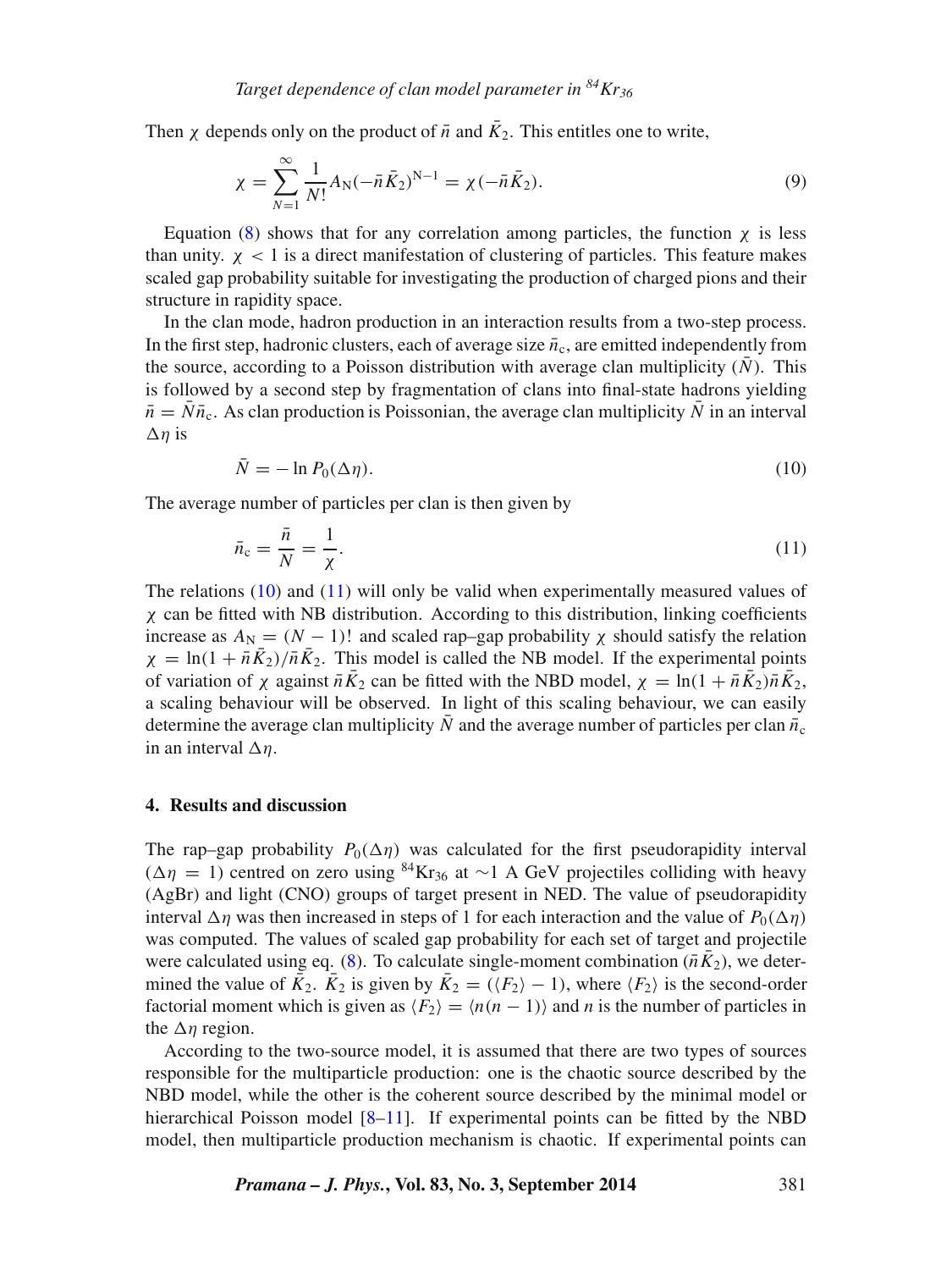## *M K Singh et al*

be fitted with expectations of minimal model, then particle production is coherent [\[7,](#page-9-2)[8\]](#page-9-11). However, there is also a possibility that experimental points may lie in the region bounded by the NBD model and the minimal model. Then particle production mechanism is partly coherent and partly chaotic [\[7–](#page-9-2)[11](#page-9-3)[,21\]](#page-9-12). The variation of  $\chi$  with  $\bar{n}K_2$  is shown in figure [1.](#page-5-0) The dotted and solid lines represent fitting of the NBD model and the minimal model, respectively. Figure [1](#page-5-0) shows that for all interactions, experimental points lie approximately on the dotted curve, suggesting a scaling behaviour.

To confirm the scaling behaviour of the experimental data, we have applied a  $\chi^2$  minimization test. The  $\chi^2$  per degrees of freedom ( $\chi^2$ /DOF) of a fit can be obtained by

<span id="page-5-0"></span>

**Figure 1.** The variation of  $\chi$  against  $\bar{n}K_2$ . The experimental data points are from <sup>16</sup>O at  $4.5$  GeV/c [5] <sup>22</sup>Ne at  $4.5$  GeV/c [5] <sup>22</sup>Ne 150 at 4.5 GeV/c [\[5\]](#page-9-13), <sup>22</sup>Ne at 4.1 GeV/c [5], <sup>28</sup>Si at 4.5 GeV/c [5], <sup>32</sup>S at 4.5 GeV/c [5], <sup>32</sup>S at 4.5 GeV/c [5], <sup>32</sup>S at 200 GeV/c [6] and <sup>84</sup>Kr at 0.95 A GeV. The dotted and solid lines are fitting  $32S$  at 200 GeV/c [\[6\]](#page-9-1) and  $84$ Kr at 0.95 A GeV. The dotted and solid lines are fitting of data points with the NBD model and minimal model, respectively. For clarity, the present work is separately shown in the inset.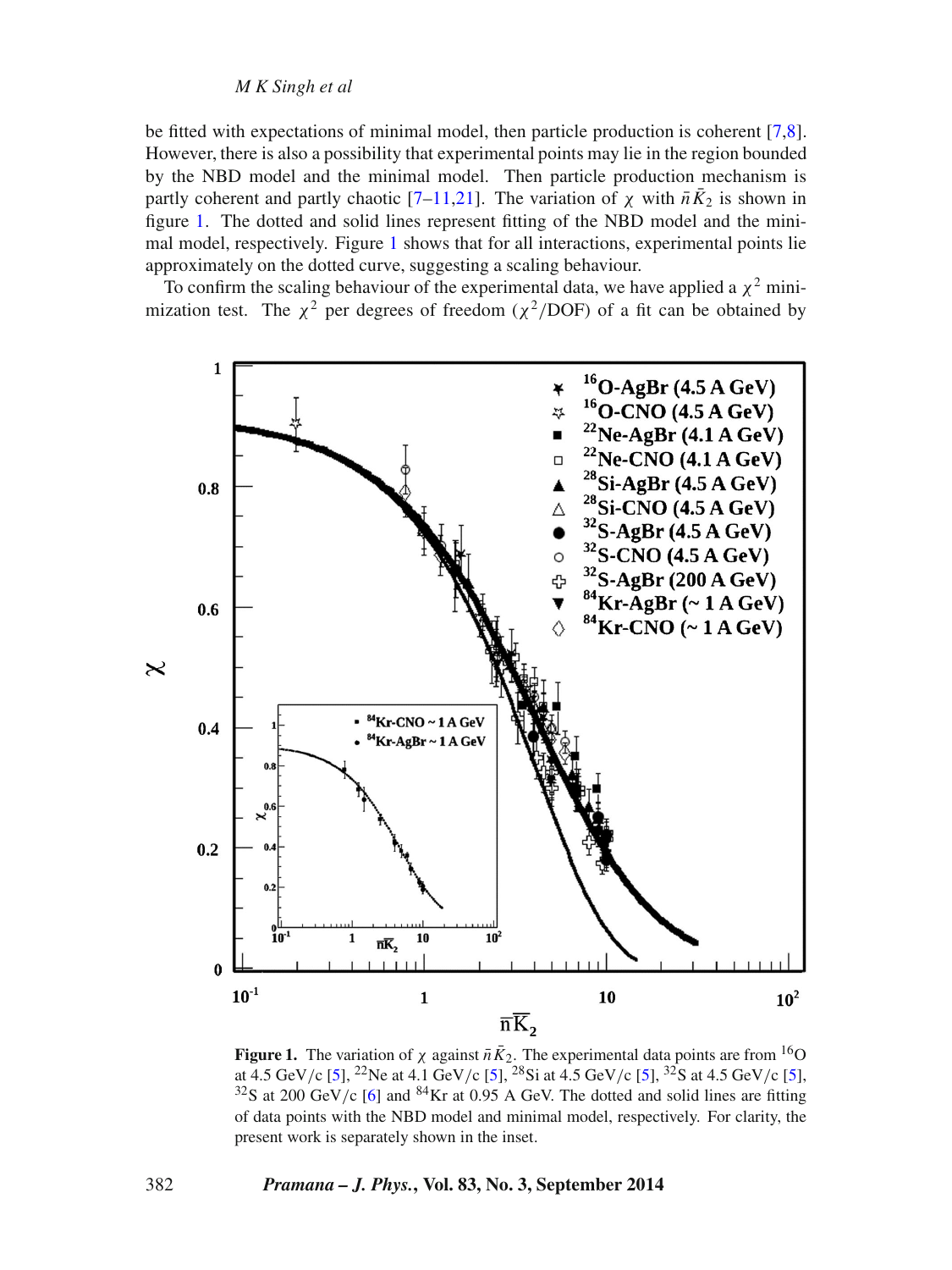*Target dependence of clan model parameter in 84Kr36*

<span id="page-6-0"></span>

**Figure 2.** The variation of average clan multiplicity  $(\bar{N})$  against the pseudorapidity interval  $(\Delta \eta)$  for different projectiles with (**a**) AgBr target and (**b**) CNO target.

considering the statistical errors calculated independently of each point, and they form diagonal terms of the full covariance matrix. To have a detailed idea of the full covariance matrix, the correlation between the data points may be taken into account. However,

*Pramana – J. Phys.***, Vol. 83, No. 3, September 2014** 383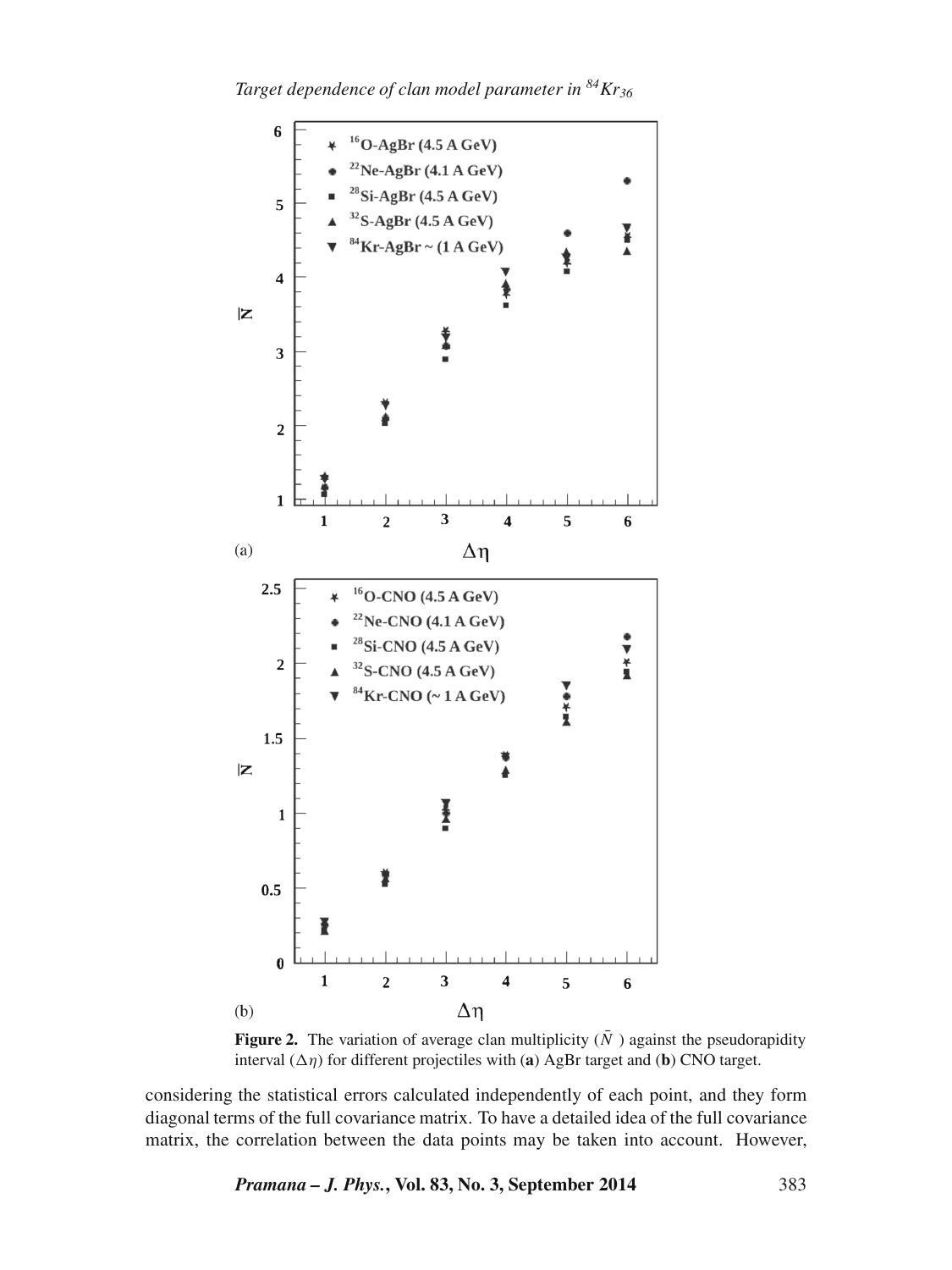*M K Singh et al*

<span id="page-7-0"></span>

**Figure 3.** The variation of average number of particles per clan  $(\bar{n}_c)$  against pseudorapidity interval  $(\Delta \eta)$  for different projectiles with (**a**) AgBr target and (**b**) CNO target CNO target.

several authors reported [\[7\]](#page-9-2) that although the contributions to the  $\chi^2$ /DOF values mainly come from the diagonal terms of the full covariance matrix, the changes in the  $\chi^2$ /DOF values are insignificant when the effects of the off-diagonal terms are taken into account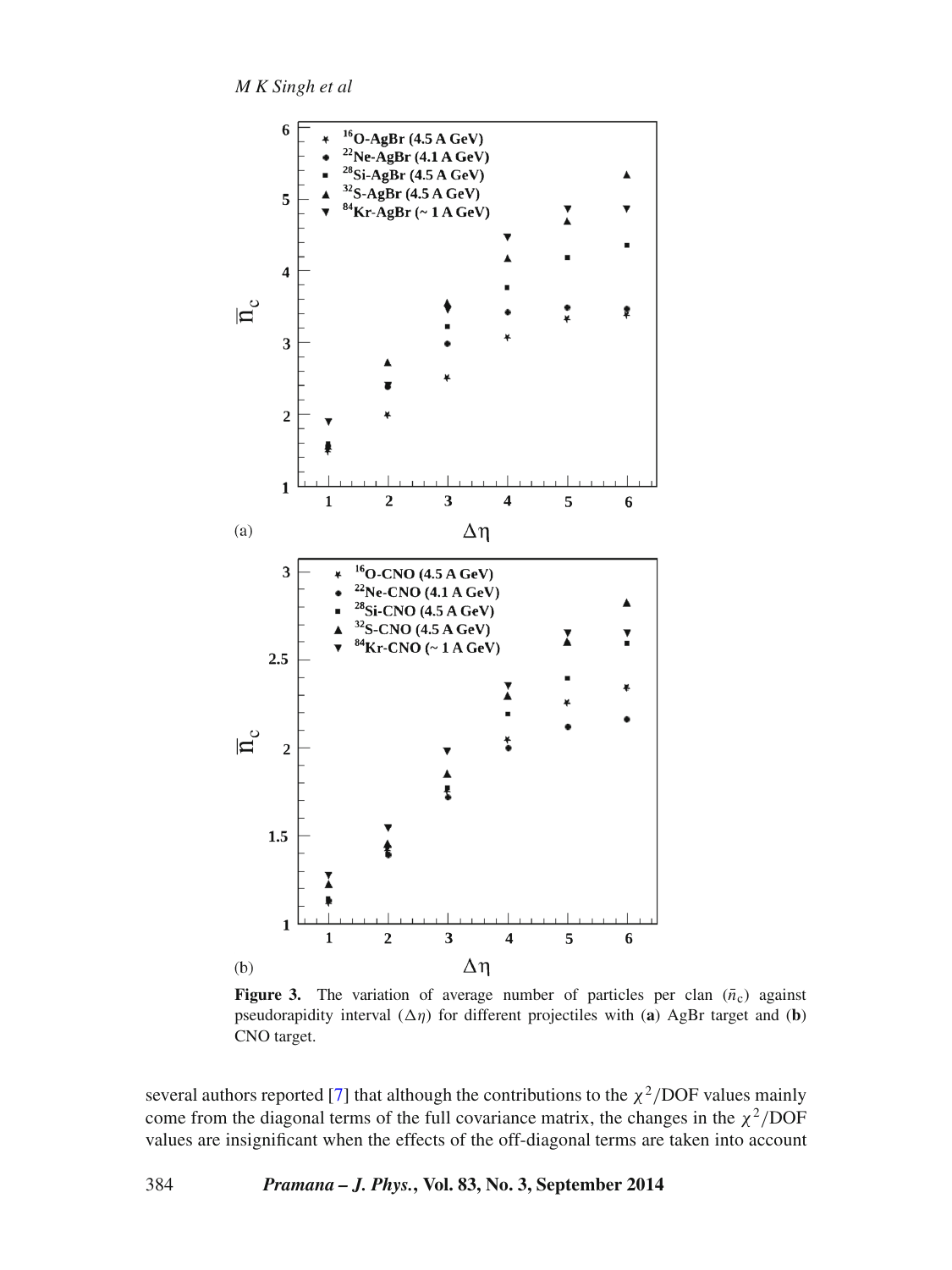[\[7](#page-9-2)[,11\]](#page-9-3). In the present study we have initially considered the diagonal terms of the full covariance matrix and obtained the  $\chi^2$ /DOF value of the fit as 0.37. When we consider the off-diagonal terms of the correlation matrix, the  $\chi^2$ /DOF value of the fit is 0.32. The difference between the values of  $\chi^2$ /DOF calculated from the full covariance matrix and those calculated from considering the diagonal terms of the covariance matrix is found to be small. The value of  $\chi^2$ /DOF of the fit is in favour of a good scaling behaviour. This reveals that scaling behaviour of experimental points is explained by the NBD model thus describing pion multiplicity distribution. Therefore, multiparticle production mechanism is chaotic. The experimental points for  ${}^{32}S - AgBr$  interactions at 200 A GeV lie in the region bounded by the NBD model and the minimal model fitting curves. This observation suggests that particle production at higher energy is partly chaotic and partly coherent. Hence, particle production mechanism is chaotic for low-energy interactions, while it is partly coherent and partly chaotic for higher energy interactions. This inference is also reported by other experimental works [\[7](#page-9-2)[–11](#page-9-3)[,21–](#page-9-12)[23\]](#page-9-14).

The values of average clan multiplicity in an interval  $\Delta \eta$  and the average number of  $\overline{N}$  and  $\overline{n}$  is calculated from eqs. (10) and (11). The variation of  $\overline{N}$  and  $\overline{n}$ particles per clan ( $\bar{n}_{c}$ ) is calculated from eqs [\(10\)](#page-4-0) and [\(11\)](#page-4-1). The variation of N and  $\bar{n}_{c}$ with  $\Delta \eta$  is shown in figures [2](#page-6-0) and [3,](#page-7-0) respectively. The values of average clan multiplicity  $\overline{N}$  increase with increase in interval  $\Delta n$  for both targets, as can be observed from figure 2 N increase with increase in interval  $\Delta \eta$  for both targets, as can be observed from figure [2.](#page-6-0)<br>The behaviour of average clan multiplicity  $\overline{N}$  with interval  $\Delta n$  is similar for two target The behaviour of average clan multiplicity N with interval  $\Delta \eta$  is similar for two target<br>groups while the values of  $\overline{N}$  for AgRt target are larget than those for CNO target because groups, while the values of  $\overline{N}$  for AgBr target are larger than those for CNO target because the rap–gap probability values of the AgBr target are considerably less than that of the CNO target.

Figure [3](#page-7-0) demonstrates that initially there is a systematic increase in the average number of particles per clan  $(\bar{n}_c)$  with  $\Delta \eta$  for both targets and then saturation of  $\bar{n}_c$  is observed<br>for low-mass projectiles (<sup>16</sup>O and <sup>22</sup>Ne) around  $\Delta n = 6$  while the saturation value of for low-mass projectiles (<sup>16</sup>O and <sup>22</sup>Ne) around  $\Delta \eta = 6$ , while the saturation value of  $\bar{p}$  increases with increase in projectile size. According to the clan model [13,14], with  $\bar{n}_c$  increases with increase in projectile size. According to the clan model [\[13,](#page-9-15)[14\]](#page-9-5), with increase in  $\Delta \eta$ , more and more D-clans become full clans. The D-clan is a clan that has<br>all or some of its particles in a limited domain D of considered phase space. Hence  $\bar{n}$ all or some of its particles in a limited domain D of considered phase space. Hence,  $\bar{n}_c$ value is expected to grow, leading to a limiting value. Thus, the saturation value of  $\bar{n}_c$ strongly depends on projectile size, which is also reported by other experiments [\[7](#page-9-2)[–14\]](#page-9-5).

#### **5. Conclusions**

The study of clan model parameters and their target dependence in terms of void probability scaling has revealed some interesting physics of multiparticle production process with two different kinds of targets in NED. Depending on the numbers of heavy tracks, total ensembles of events for the projectiles were divided into heavy (AgBr) and light (CNO) groups of target. The variation of scaled rap–gap probability with single moment combination was studied. The experimental scaled rap–gap probability was found to lie approximately on the NBD curve, indicating scaling behaviour. At high-energy interactions, experimental points lie in the region bounded by the NBD model and the minimal model. Therefore, particle production mechanism is chaotic for low-energy interactions and is partly coherent and partly chaotic for higher-energy interactions.

Average clan multiplicity  $\overline{N}$  for all interactions increases with increase in pseudo rapidity interval. However, for AgBr target,  $\overline{N}$  is higher than that for CNO target. The average